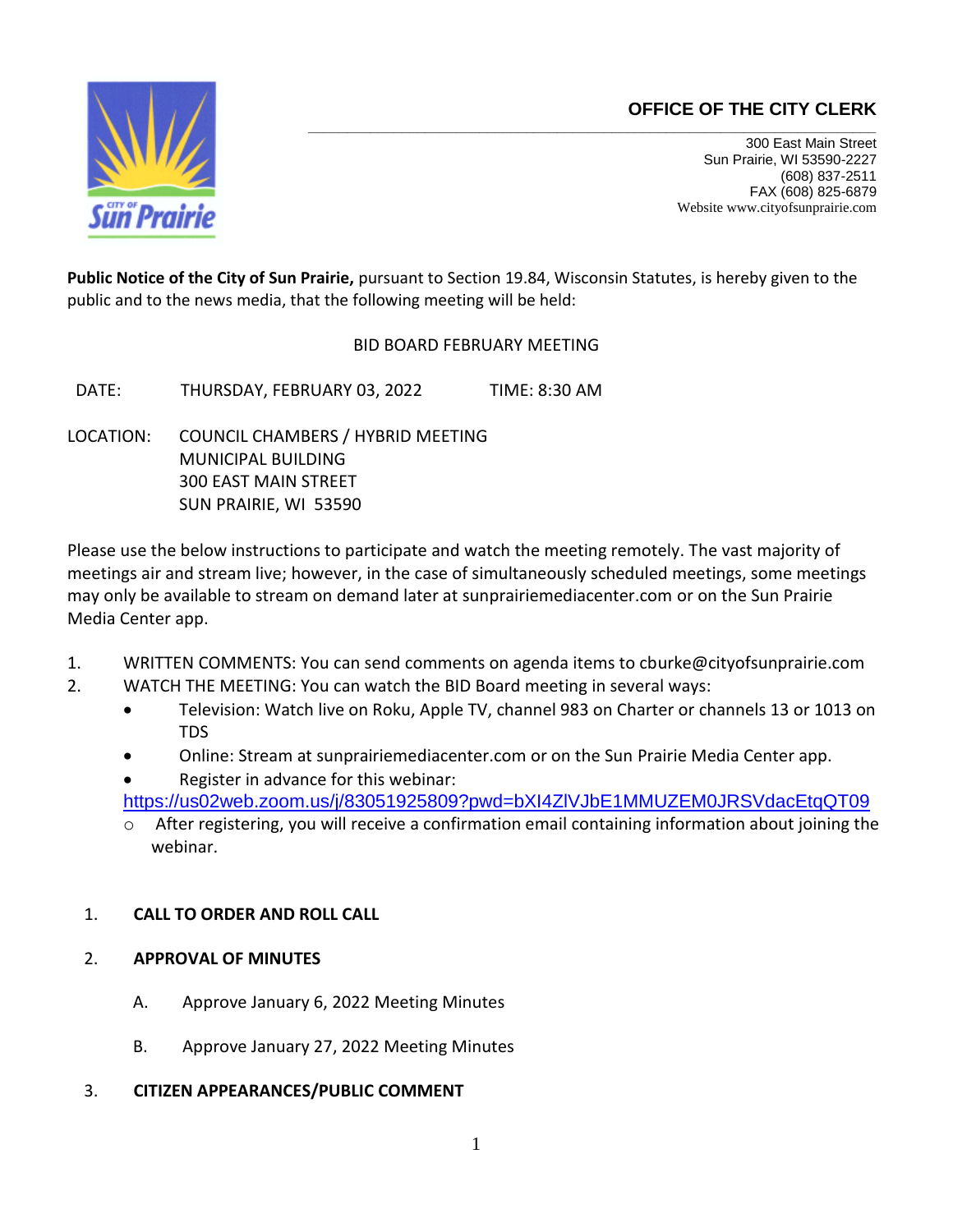#### 4. **APPROVAL OF BILLS. Total = \$2,862.17**

- A. BVM, SP Neighbors March 2022 Print ad \$343.00
- B. Go Daddy, 2022 DowntownSunPrairieWI.com Domain \$19.17
- C. Great Race, 2022 Sponsorship Payment \$2,500.00

## 5. **APPROVAL OF ALLOCATION OF INCOMING REVENUE. Total = \$500.00**

A. The Loft at 132, Sponsorship of The Great Race - \$500.00

## 6. **CHAIRPERSON'S REPORT**

## 7. **MANAGER'S REPORT**

## 8. **UNFINISHED BUSINESS**

- A. For consideration, discussion and possible action regarding Committee Reports
	- a. Executive
	- b. Beautification
	- c. Business Recruitment and Retention
		- i. Retail Guild Work Group
		- ii. Restaurant and Bar Owner Work Group
		- iii. Specialty services Businesses Work Group
	- d. Event
		- i. Sponsorship Work Group
		- ii. Vote to Approve Event Sponsorships: Full Year at \$2,500.00 from Bank of Sun Prairie; Artful Wine Walk, Fall Beer Taste, and Ladies Night Out totaling \$900.00 from Faded Roots Boutique
		- iii. Consideration of Vote to Approve Artful Wine Walk Items Legacy as the Wine Distributor, Ticket Prices, and Reimbursements

#### 9. **NEW BUSINESS**

A. Review 2022 Sponsorship Application: Farmer's Market - Sarah Wells, Market Manager